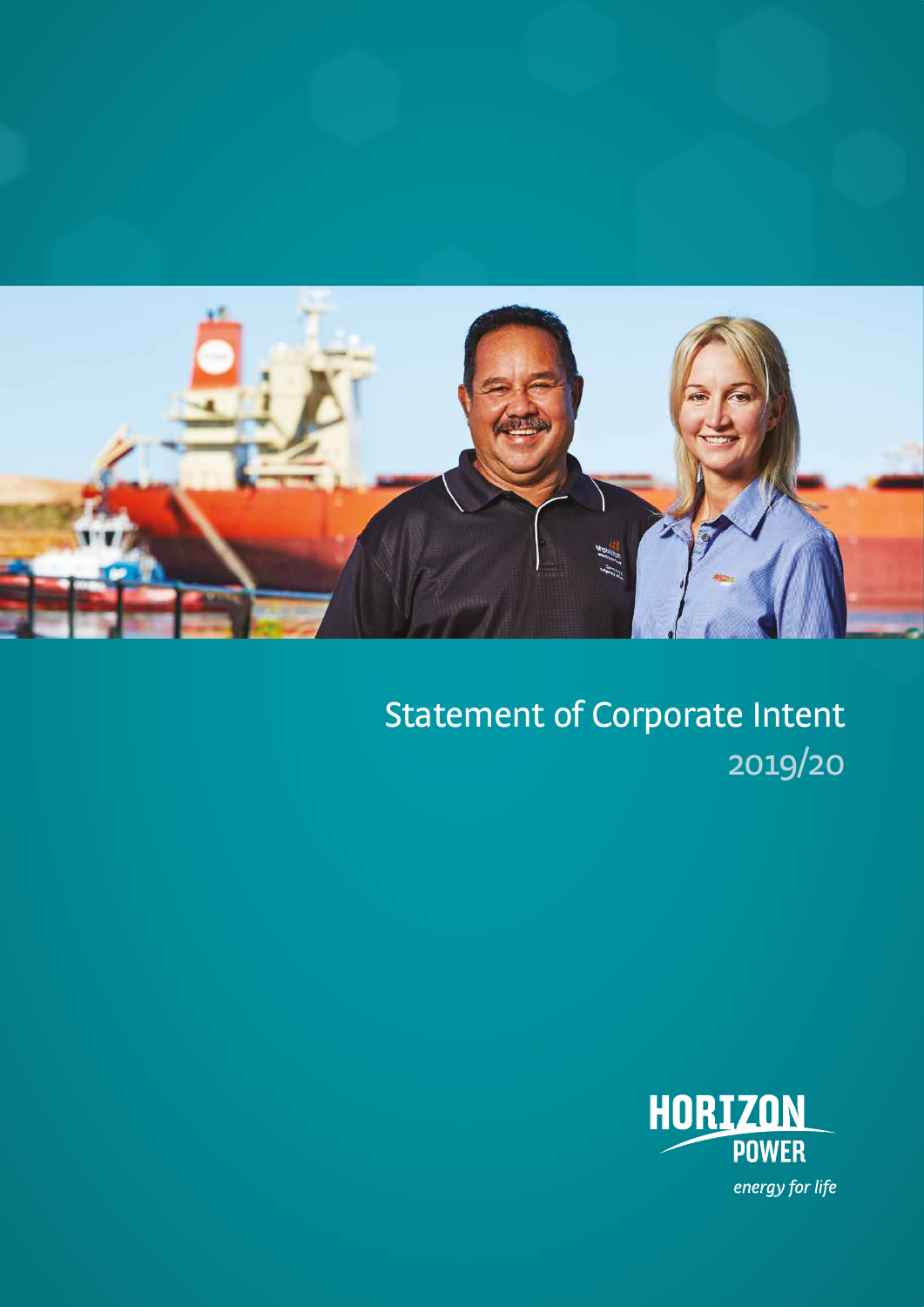### Purpose of the document

This Statement of Corporate Intent (SCI) is prepared in accordance with part 5 of the Electricity Corporations Act 2005 (the Act).

The document reflects the business intentions of Regional Power Corporation, trading as Horizon Power, for the 2019/20 financial year.

Consistent with the requirements of section 99 of the Act, this SCI outlines the objectives, functions, main undertakings and performance targets for the year, the community service obligations required of the business, the dividend and accounting policies to apply and the information to be provided to the Minister for Energy.

The SCI is consistent with the Corporation's Strategic Development Plan (SDP) 2019/20 – 2023/24. The SDP sets out Horizon Power's economic and financial objectives and operational targets over the medium term, and the commercial strategies and initiatives it will pursue.

### **Contents**

| <b>Executive summary</b>                | 2 |
|-----------------------------------------|---|
| <b>Agency information</b>               | 4 |
| <b>Current state</b>                    | 4 |
| Objectives                              | 4 |
| Strategic projects                      | 5 |
| <b>Ministerial reporting</b>            | 6 |
| Quarterly Report                        | 6 |
| <b>Annual Report</b>                    | 6 |
| <b>Performance indicators</b>           | 6 |
| <b>Finances</b>                         | 7 |
| Approved asset investment program       | 7 |
| Asset Management Plan (AMP)             | 7 |
| Accounting standards/policies           | 7 |
| <b>Payments to and from Government</b>  | 8 |
| <b>Dividend Policy</b>                  | 8 |
| Community service obligations           | 8 |
| Appendix A – Business values and vision | 9 |
| Appendix B - Key Performance Indicators | 9 |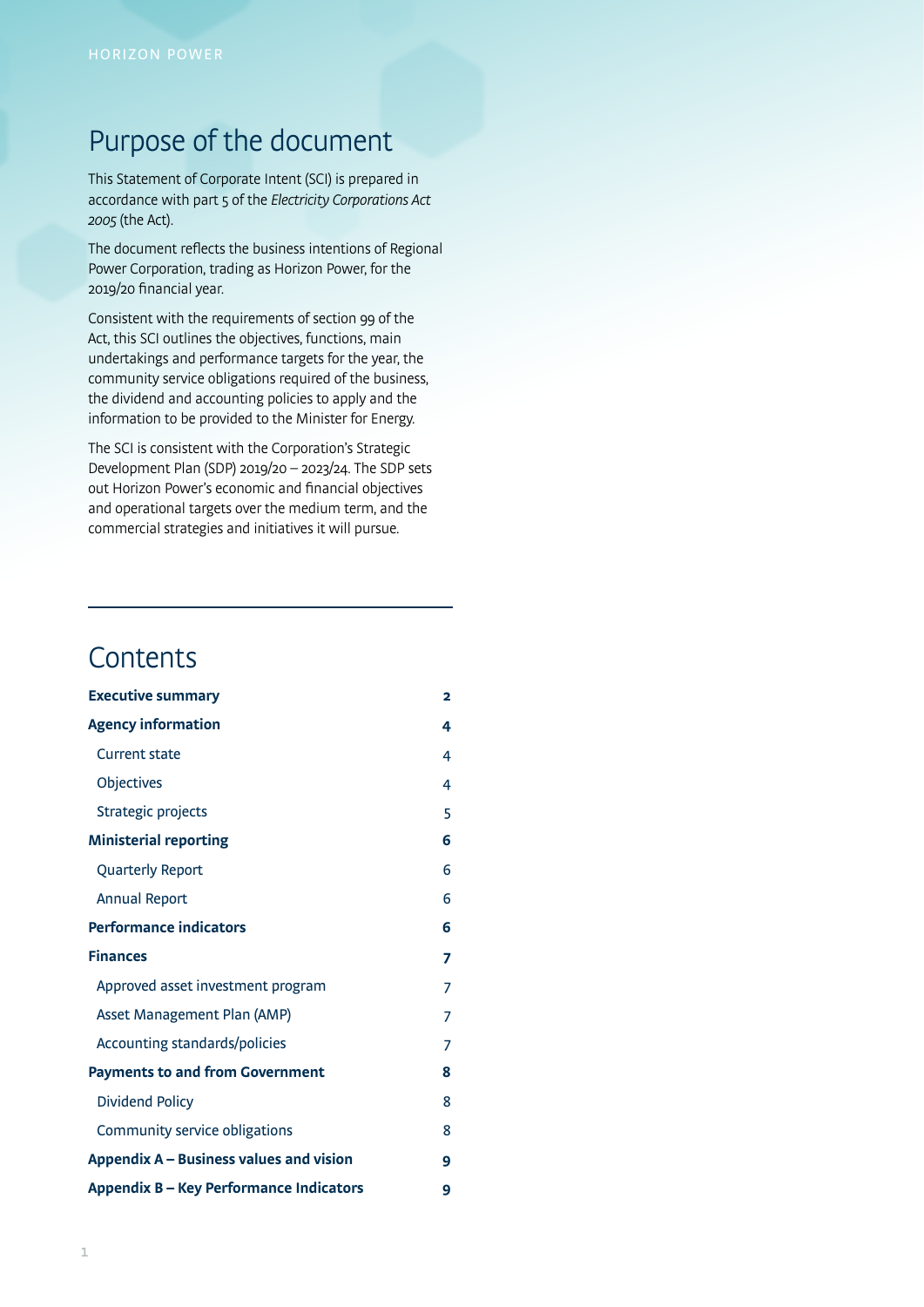## Executive summary

Horizon Power is a customer centric and commerciallyfocused, State Government–owned energy utility that generates, procures, distributes and sells electricity to residents and businesses in remote and regional Western Australia. Our role is to provide value in our communities and reliable power to our customers at the lowest sustainable cost.

Serving the world's largest and most sparsely populated utility territory, Horizon Power has a high cost to serve, resulting in a subsidy of \$189.9 million<sup>1</sup> for the 2019/20 financial year (around \$3,800 per customer connection). With only one customer per 50km<sup>2</sup>, Horizon Power's service area is home to diverse demographic groups and a significant indigenous population across a wide range of terrains and climate zones, often requiring small and isolated systems, and presenting additional challenges for ensuring reliable electricity provision.

Electricity systems and their regulatory frameworks in Australia have experienced mostly gradual, incremental change over the last hundred years. Electricity has flowed in one direction, from centralised generation, through transmission and distribution networks, into the homes and businesses of passive customers. Tariffs have been uniform and reflective of the cost structures of a centralised, fossil fuel electricity system which was expected to see sturdy, year on year growth in demand.

Rapid penetration of renewable energy, including rooftop solar PV and energy storage, energy-efficiency efforts coupled with declining asset utilisation rates are universally challenging the traditional power system business model. Customers have historically been viewed as only recipients of energy, and operating and regulatory frameworks were not designed for the customer to participate in the energy system. Power systems were also never designed to accommodate customer distributed energy resources (DER), which are giving rise to technical and transition challenges for system security and whole-of-system optimisation. Compounding these factors for regional Western Australia is the significant gap that exists between the average residential tariff set by Government (around 30 c/kWh) and the average cost to supply (which range from 30 c/kWh to 242 c/kWh) - particularly for remote areas reliant on diesel.

These changes place unparalleled stress on regulatory frameworks, pricing structures, and business models that were all designed for an entirely different time. Navigating these changes, whilst challenging, also creates new opportunities. In particular, as Australia's only vertically integrated utility with advanced metering deployed across our regions, Horizon Power is uniquely placed to leverage new and emerging technologies to improve reliability and reduce costs to serve for regional and remote area customers. For the 2019/20 year, Horizon Power has prioritised several projects to achieve these outcomes, including:

- Onslow DER delivery of an advanced microgrid supply model in Onslow in 2019, with the aim of supplying more than 50 per cent of the town's energy needs from renewable energy;
- Design Blueprints the process by which Horizon Power seeks to reduce its cost to supply by driving the integration of DER and re-negotiating Power Purchase Agreements;
- Digitisation leveraging data science and technology to enhance customer experience, drive efficiencies in operations and improve safety and reliability for customers;
- Further deployment of MyPower Horizon Power's successfully demonstrated innovative pricing product that realigns tariff structure to the system cost structure and provides the tools and incentive for customers to reduce their peak demand. A wider launch of the product, supported by product and service innovations that facilitates customer participation, is required to capture create a fairer and more sustainable energy system;
- Microgrid orchestration the development and rollout of a Distributed Energy Resource Management Systems (DERMS) to enable high DER penetration without constraints of system technical limits, adding value to customers and the grid;
- Utility grade Standalone Power System (SPS) a new asset class for off-grid customers, providing reliability and capable of reducing cost to supply; and
- Commercial opportunities leveraging our expertise to pursue opportunities that ultimately support the growth and development of our regional and remote area customers and their communities.

#### **Our strategic priorities embrace the opportunities provided by our remote operations**

With 38 small and remote systems, Horizon Power sees itself at the forefront of the innovations occurring in the energy industry. Working closely with its Board, Horizon Power has refined its strategy and consolidated its major projects under three strategic pillars:

- A leader in advanced microgrid design and operations
- Enabling access to distributed energy solutions
- Creating enterprise value for the State

These pillars and the ongoing focus on cost efficiency and improved service delivery will serve as a platform for Horizon Power to continue to reduce costs and deliver safe and reliable power and choice to customers.

**Peter Oates Stephanie Unwin**

TEC and CSOs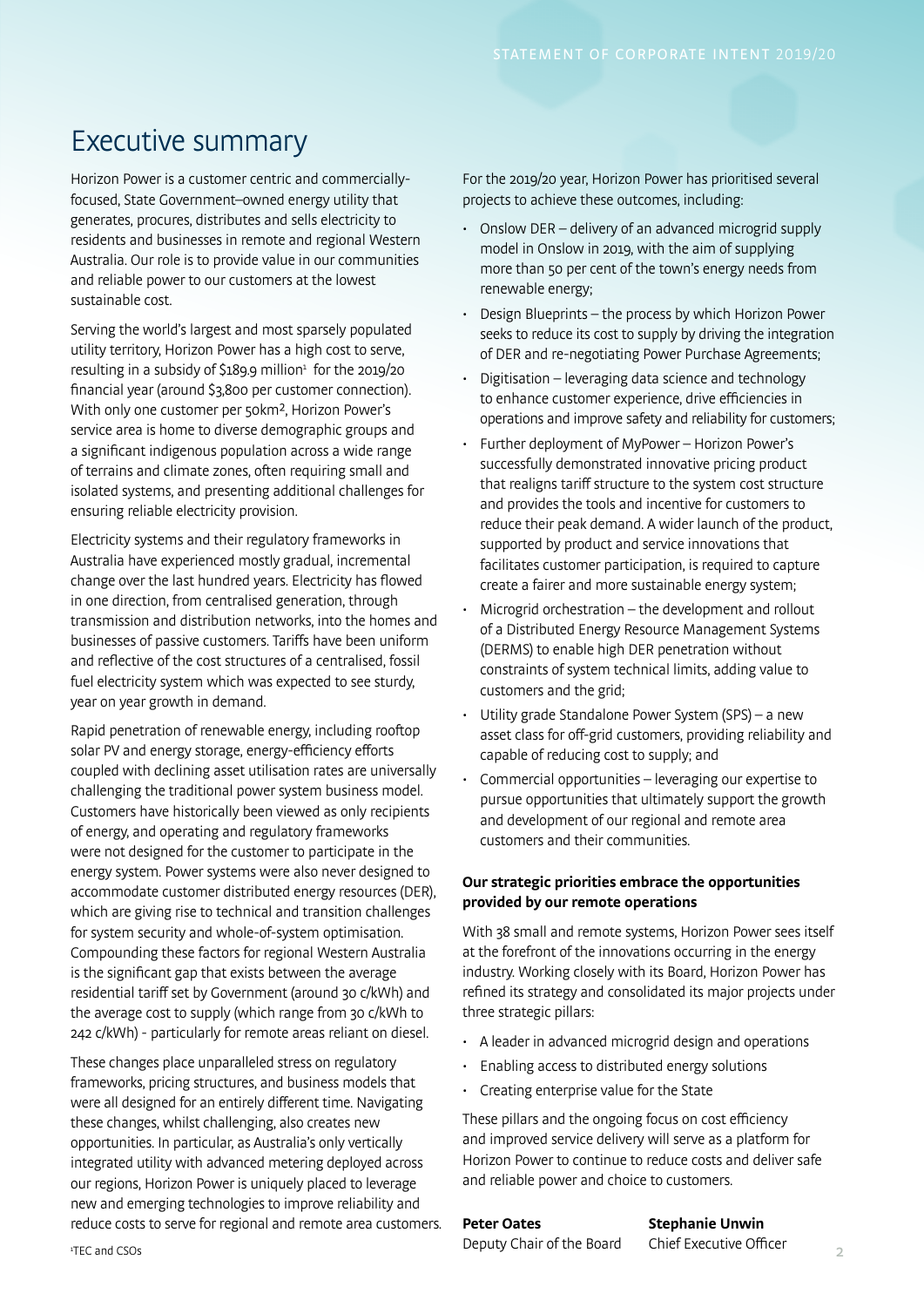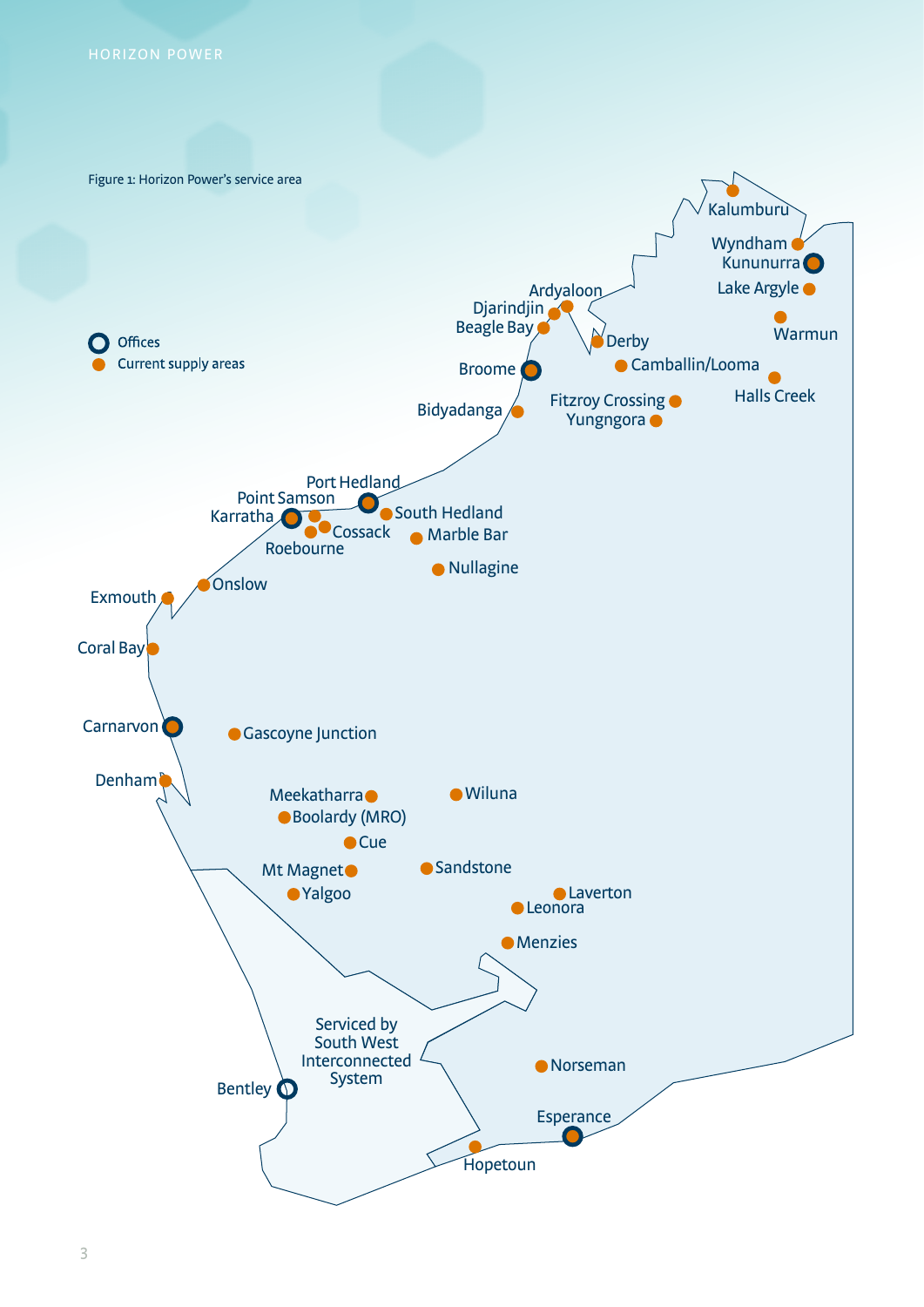# Agency information

#### Current state

Horizon Power is responsible for generating, procuring, distributing and retailing electricity supplies to more than 100,000 residents and 10,000 businesses in Western Australia outside the SWIS across approximately 2.3 million square kilometres. This vast service area has the fewest customers per square kilometre in the world – with Horizon Power having one customer for every 50 square kilometres in its service area, less than 10 per cent of the number of customers in the SWIS spread over an area 10 times greater.

These customers range from inhabitants of remote, isolated communities with fewer than 100 people to large enterprise customers in some of the Australia's major mining centres. Our interconnected systems and our islanded systems (known collectively as microgrids) are exposed to intense heat and cyclonic conditions in the north and severe storms in the south.

While each of Horizon Power's systems is unique in its customer type, generation contracts, network requirements and operating environment – in general, the cost to serve is high for the majority of our remote towns, particularly those fueled by diesel (e.g. Menzies). This range of total cost to supply is from 30 c/kWh to 242 c/kWh.

With this high cost to serve and challenges in providing power in such a remote and diverse area, Horizon Power has developed a blueprint future for its 38 systems. Our System Blueprint modelling suggests that by 2050, the most economic supply model will deliver the majority of the energy through DER in many of our microgrids.

Recognising the importance of the shifts driven by both consumers and technology, Horizon Power is striving to help customers navigate a new energy landscape in a way that benefits all customers. We are also focused on resolving economic, technical and transition barriers to a DER future through the development of new technologies, capabilities and operating practices.

Horizon Power continues to face several challenges over the forward estimates period: continued slowdown in economic activity and corresponding decreased electricity consumption, widespread uptake of renewables, energy-efficiency efforts and appliances, market contestability and competition, and reliability and capacity requirements that must be uniquely considered and designed for each system. These factors directly influence Horizon Power's operational subsidy and recurrent funding requirements.

To reduce pressure on costs for regional and remote area customers, and ultimately subsidy requirements, Horizon Power's focus in 2019/20 is on advancing microgrids, removing barriers to customers accessing DER and creating enterprise value through multiple revenue and cost saving opportunities.

### **Objectives**

Our primary objective is to reduce our cost and improve reliability of electricity supply, however we recognise the value that we provide to our communities. A customer centric focus as an organisation will only lead to positive outcomes for our customers, the state and Horizon Power.

A customer and value focused vision is at the core of Horizon Power's objectives. A growing risk for the business is a future of declining revenues and increasing subsidy posed by widespread adoption of DER including solar PV and energy storage, customers self-generating through solar PV whilst only paying a small subsidised variable charge for their remaining consumption despite still relying on the grid, energy-efficiency efforts and appliance and the introduction of retail competition from third parties in the North West Interconnected System. The challenge for Horizon Power is to reduce fixed capacity costs. However, while revenues can be rapidly eroded under the increasingly inequitable existing pricing structure, costs are largely tied to long-life assets or contracts, presenting limited flexibility to reduce them in parallel, and presenting a financial threat to asset values if not appropriately responded to. Without Government support on pricing reform Horizon Power will be seeking other revenue opportunities to fill the revenue gap from DER.

Horizon Power focus in 2019/20 is on a set of strategic projects and key performance indicators (KPIs) to leverage the opportunities created in this changing environment. Strategic projects are detailed further in the SCI, whilst KPIs are set out in Appendix B.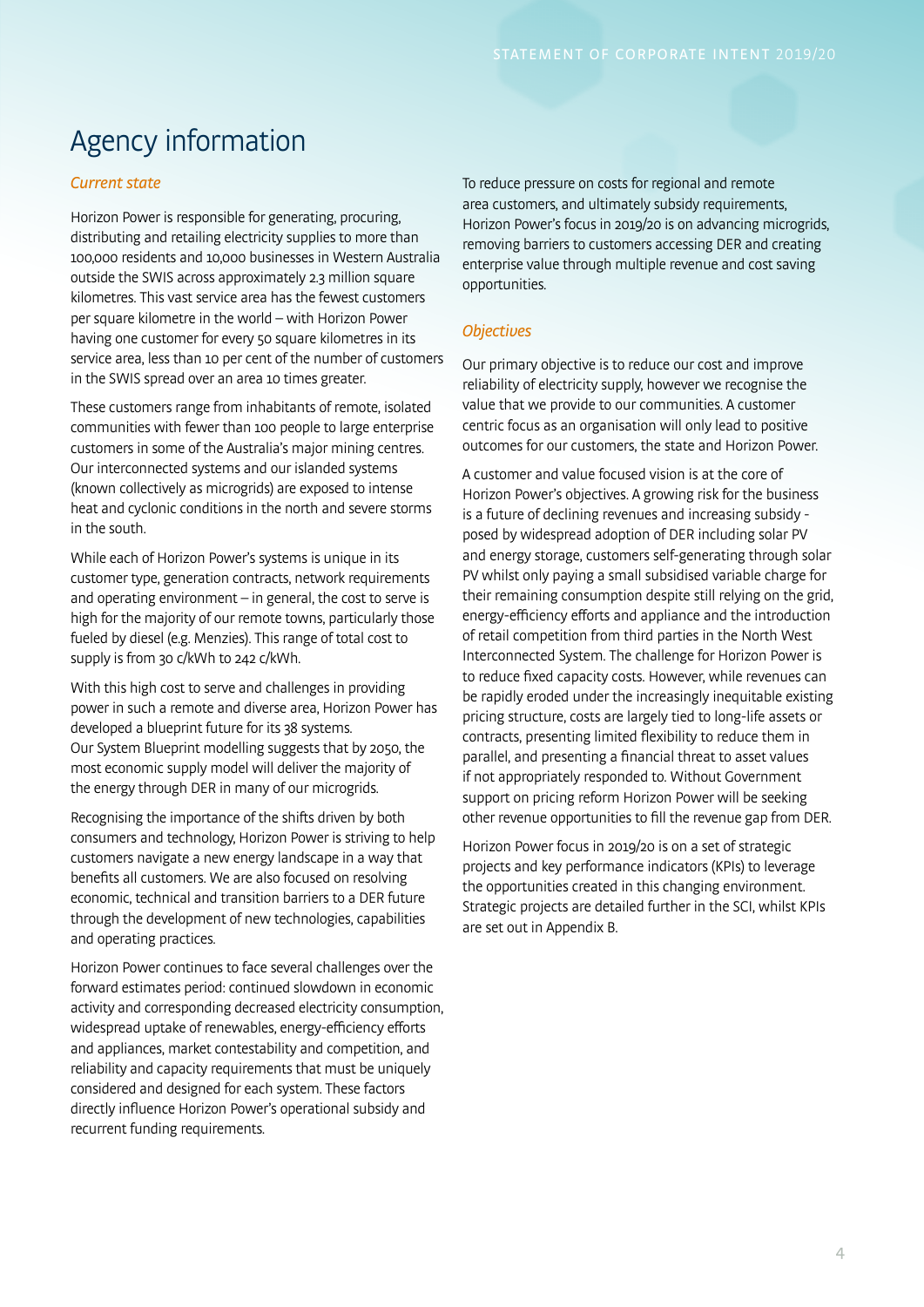#### Strategic projects

#### **Our strategic projects embrace the opportunities provided by our remote operations**

Horizon Power has refined its strategy into three strategic pillars:

#### 1) A leader in advanced microgrid design and operation

Horizon Power will continue to develop its capabilities to operate its microgrids safely, reliably and efficiently. Onslow will be a pivotal project to demonstrate how a distributed energy system can lead to lower cost whilst, maintaining or improving reliability. Aside from Onslow, other trials and demonstrations underway or planned in Esperance, Carnarvon, Broome and other WA towns include community solar, community battery, embedded networks, and alternative regulatory frameworks and pricing models.

#### 2) Enabling access to distributed energy solutions

Horizon Power is embracing the role customers play in energy delivery and service design, and how this will

continue to evolve. To ensure a fair and sustainable energy system in this transition to a new energy future, whole of system benefits need to be aligned to customer incentives. As a result, Horizon Power will continue to focus on a wider deployment of MyPower, its successfully demonstrated innovating pricing plans that gives price signals to customers that are more reflective of their cost of supply along with the tools required for managing their demand. To support price reform and wider customer participation, Horizon Power is working on emerging DER products and services in order to deliver a high DER future at the lowest total system cost.

#### 3) Creating enterprise value for the state

Horizon Power will continue to leverage its expertise to support the growth of its regional and remote area customers and their communities, which will in turn drive value for the State. Horizon Power will also focus on its costs, with a roadmap to identify and validate operational efficiencies across the business.



Figure 2: Horizon Power's strategic pillars and focus areas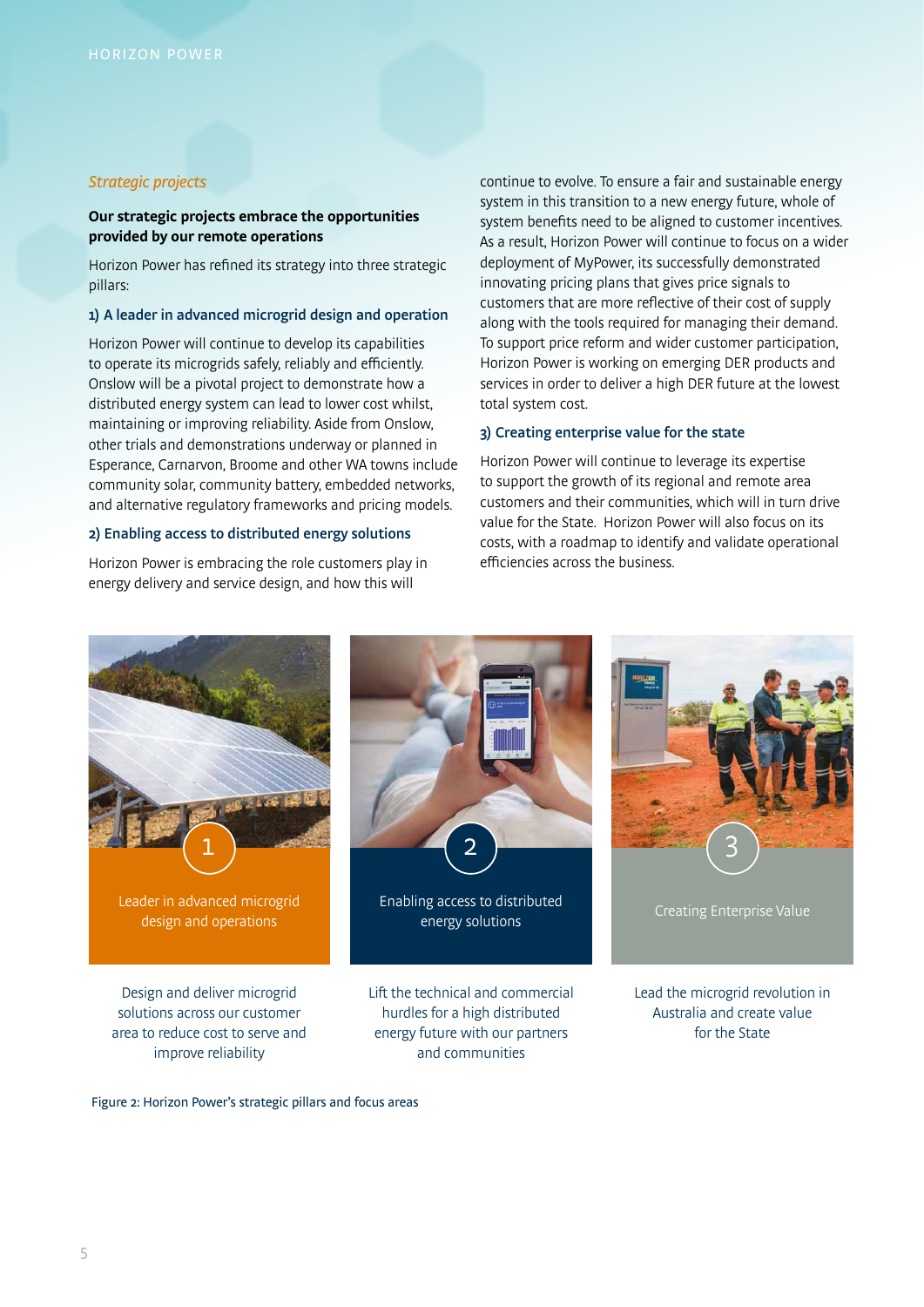## Ministerial reporting

To meet the reporting requirements as outlined in the Electricity Corporations Act 2005, Horizon Power will provide the following information to the Minister for Energy.

### Quarterly Report

Horizon Power will provide the Minister for Energy and the Western Australian Treasurer a report on performance for each three-month period. These quarterly reports will detail the actual quarterly and year-to-date performance of the business, provide comparisons to Statement of Corporate Intent targets, and highlight any matters of interest. The business will submit the quarterly reports in accordance with the requirements of Section 106 of the Electricity Corporations Act (2005), including the requirement to the reports within one month of the end of a quarter.

### Annual Report

Horizon Power will prepare and deliver an annual report on its performance for the full year to the Minister for Energy. The report will follow the end of the financial year and will be provided to the Minister for Energy in accordance with the requirements of Section 107 of the Electricity Corporations Act (2005). The report will include:

- consolidated statutory financial statements and other statutory information required of any company under the Corporations Law;
- an overview of major achievements and an appraisal of future prospects;
- a comparison of performance with Statement of Corporate Intent targets; and
- other information required by the Act to be included, such as the particulars of any directions given by the Minister for Energy.

In addition to quarterly and annual reports, the Act requires that the Minister for Energy be provided with:

- a five-year Strategic Development Plan and a one-year Statement of Corporate Intent;
- a report on staff compliance with any Board-issued codes of conduct; and
- any information in Horizon Power's possession requested by the Minister.

## Performance indicators

Horizon Power has selected a set of Key Performance Indicators (KPIs) to measure its success in achieving its objectives, which are identified in Appendix B. Underpinned by good, prompt customer service as cited in customer surveys, Horizon Power's customer satisfaction levels are strong.

Related to the improvement in customer satisfaction is Horizon Power's improvement in system reliability and system security – as measured by the System Average Interruption Duration Index (SAIDI) and System Average Interruption Frequency Index (SAIFI). Horizon Power's SAIFI of 1.3 is currently tracking well within the target of 6.6, along with SAIDI performance of 194, relative to the annual target of 290 minutes. Over the period covered by the SDP, Horizon Power's target for the number of compliant systems is 33 out of 38 systems, with the year-to-date outcome tracking at 29 as a result of outage durations experienced in several small systems.

Notwithstanding, reliability performance has improved since Horizon Power's creation 13 years ago. Horizon Power will refine its focus on the areas of the networks that have a lower levels of reliability to continue to improve performance and provide a much more granular view of performance.

With a focus on safety across the business, Horizon Power's Lost Injury Frequency Rate KPI has a target of zero. The yearto-date outcome of 1.3, representing the number of lost time injuries sustained per one million hours of work, while higher than the KPI, represents a continued downward trend in this metric over the past several financial years.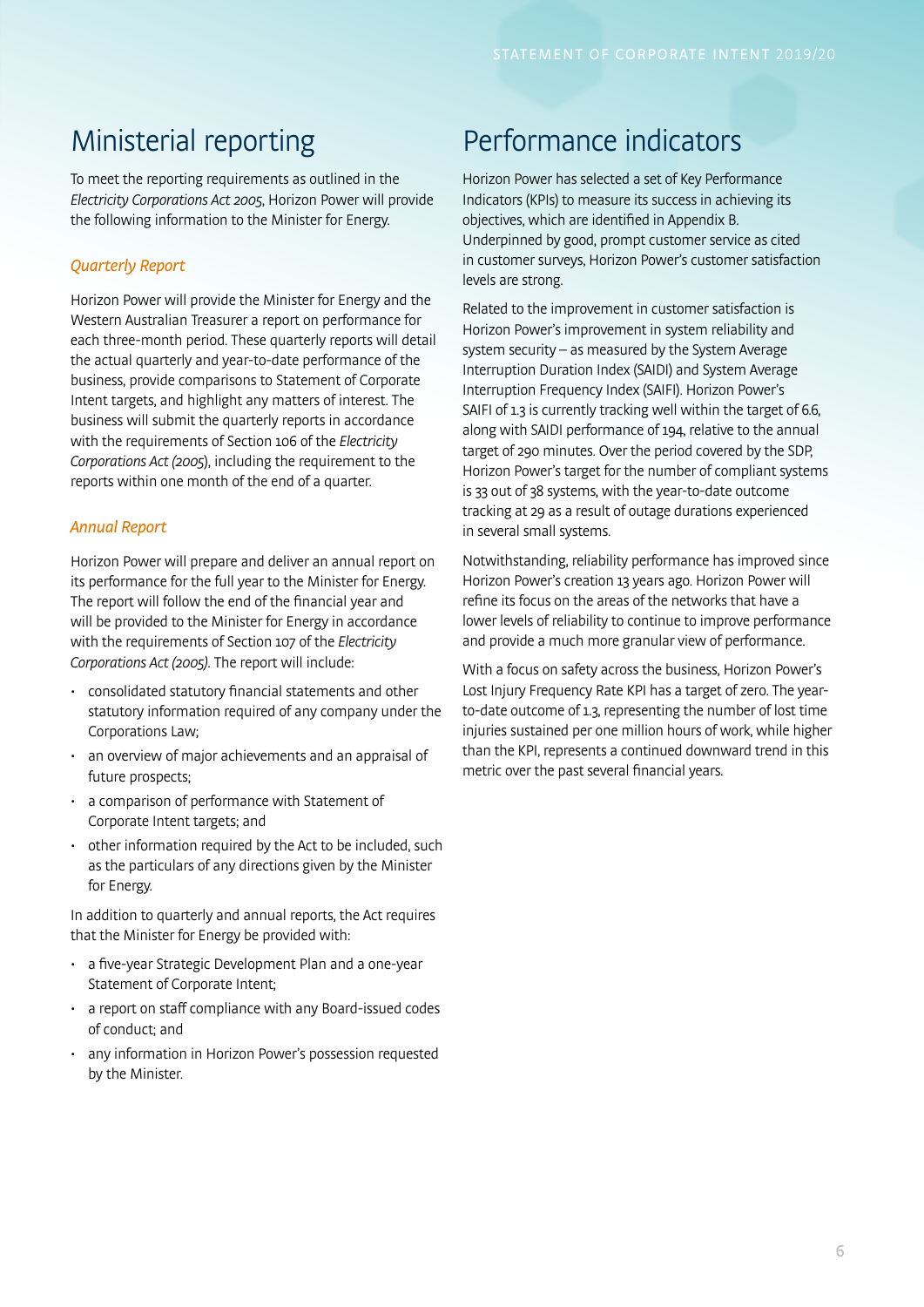## Finances

### Approved asset investment program

Horizon Power's State Government-approved asset investment program for the next four financial years is forecast at \$207 million, as shown in the table below.

| <b>Government approved major projects</b> | 2019/20<br>(Sm) | 2020/21<br>(Sm) | 2021/22<br>(Sm) | 2022/23<br>(Sm) |
|-------------------------------------------|-----------------|-----------------|-----------------|-----------------|
| Asset Management Plan                     |                 |                 |                 |                 |
| - Asset replacement                       | 14.9            | 15.4            | 15.8            | 16.4            |
| - Capacity                                | 3.0             | 3.1             | 3.2             | 3.3             |
| - Regulatory compliance                   | 0.3             | 0.4             | 0.4             | 0.4             |
| - Reliability                             | 1.7             | 1.8             | 1.8             | 1.9             |
| - Safety                                  | 6.0             | 6.2             | 6.3             | 6.6             |
| - Other*                                  | 12.5            | 13.0            | 13.4            | 13.9            |
| Onslow Power Upgrade Project              | 2.8             | 0.0             | 0.0             | 0.0             |
| Remote Communities Solar                  | 11.6            | 0.0             | 0.0             | 0.0             |
| Other customer driven works               | 8.8             | 9.0             | 9.3             | 3.8             |
| <b>TOTAL</b>                              | 61.7            | 48.9            | 50.1            | 46.2            |

\* Knowledge and technology investment, mobile plant and operational fleet, and property management Note: Due to rounding, some totals may not correspond with the sum of the separate figures.

Table 1: Government-approved major projects

### Asset Management Plan (AMP)

| Key objective:                  | Minimise the risk of harm                                                          |  |  |  |
|---------------------------------|------------------------------------------------------------------------------------|--|--|--|
|                                 | Be respected for delivery                                                          |  |  |  |
| Key CR(s):                      | S <sub>1</sub> , S <sub>2</sub> , R <sub>1</sub> , C <sub>2</sub> , F <sub>2</sub> |  |  |  |
| Project completion date:        | June 2023                                                                          |  |  |  |
| Key Performance Indicators:     | SAIDI <290, SAIFI <6.6,<br>LTIFR 0                                                 |  |  |  |
| Approved budget (SBF):          | \$161.5M                                                                           |  |  |  |
| Additional funding requirement: | N/A                                                                                |  |  |  |
|                                 |                                                                                    |  |  |  |

#### Accounting standards/policies

Horizon Power's financial statements are prepared in accordance with the Australian Accounting Standards and other authoritative pronouncements of the Australian Accounting Standards Board and are consistent with the financial requirements of the Electricity Corporations Act 2005.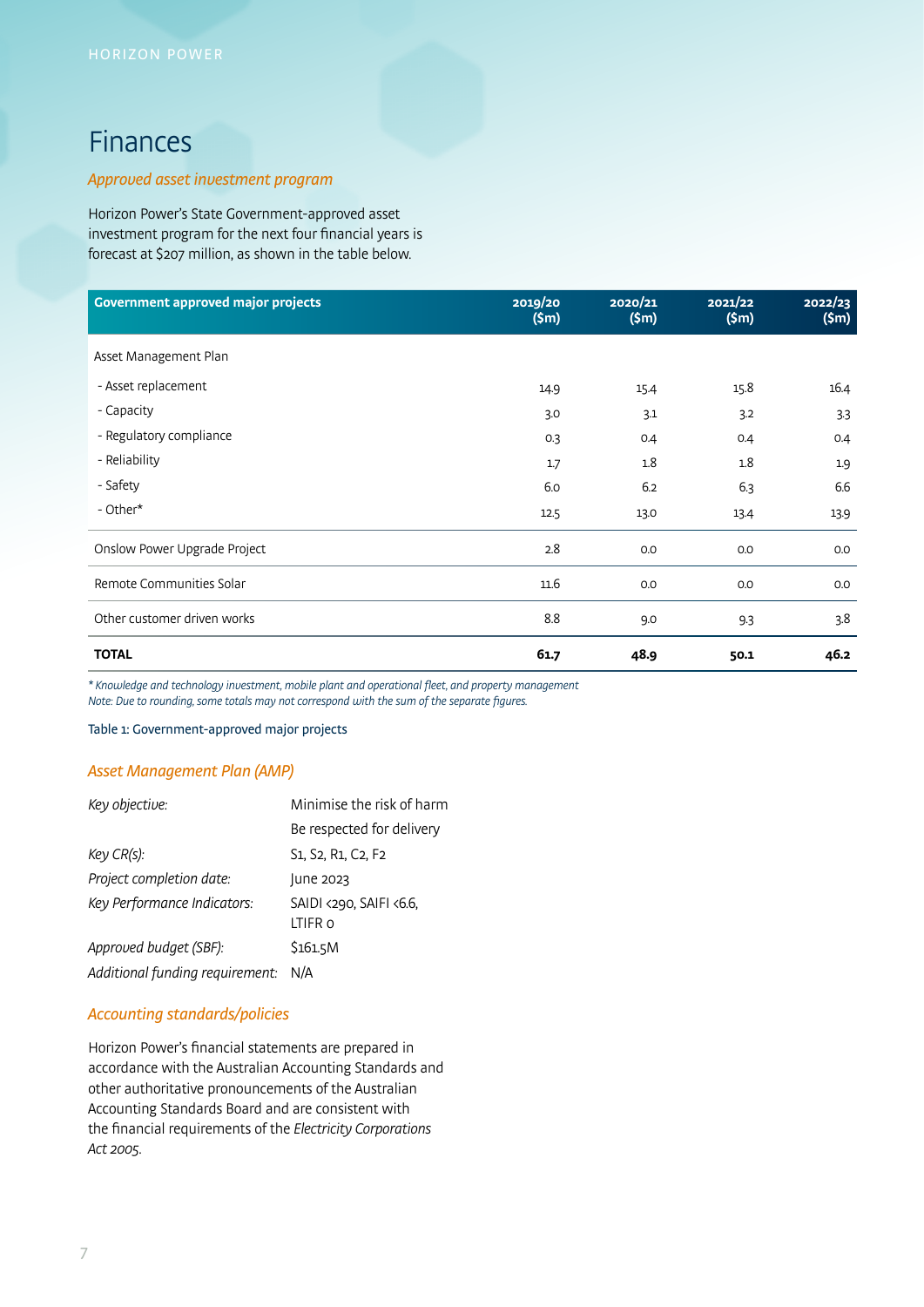# Payments to and from Government

Horizon Power's payments to Government include:

- Payment of dividend in line with the Dividend Policy
- Payment of income tax under the National Tax Equivalent Regime, representing 30 per cent of taxable profit
- Payment of Loan Guarantees.

### Dividend Policy

Horizon Power complies with the Government's dividend policy of paying 75 per cent of Net Profit After Tax. 75 per cent of the projected financial year dividend will be paid in the financial year the dividend is declared, and 25 per cent will be paid in the subsequent year, subject to satisfying a solvency test. Dividends are declared in consultation with the Minister for Energy.

### Community service obligations

Section 99(1) of the *Electricity Corporations Act 2005* defines community service obligations as "obligations to perform functions or to meet performance targets that is not in the commercial interests of the corporation concerned to perform or meet".

Horizon Power receives payments or subsidies from Government for a number of community service obligations, including:

• Remote Service Extensions, such as ARCPSP Phase 1 and Phase 2: ensures regularised communities receive the same quality, reliability and cost of power as customers in the South West and other regional areas. Horizon Power receives funding for the operating shortfall for regularising these communities.

- Air Conditioning Allowance: provided to eligible customers to assist with the costs of air conditioning from August to May, depending on the location of the town.
- Dependent Child Rebate: supports customers who receive concessions with the increased energy cost of raising children.
- Energy Assistance Payment: replaces the Supply Charge Rebate and helps concession card holders pay their electricity bills.
- Feed-in Tariff: Horizon Power administers the scheme on behalf of the State Government via the Public Utilities Office and receives a subsidy from Government to compensate for the operating cost of the scheme.
- Tariff Adjustment Payment: compensates Horizon Power for the difference between the cost-reflective price of electricity in the SWIS and the uniform tariff paid by customers.
- Tariff Migration: the A2 subsidy compensates Horizon Power for the difference between charging caravan park residents the residential tariff (A2) instead of the commercial rate.

| <b>Operating subsidy</b>                            | 2019/20<br>(Sm) | 2020/21<br>(Sm) | 2021/22<br>(Sm) | 2022/23<br>(Sm) |
|-----------------------------------------------------|-----------------|-----------------|-----------------|-----------------|
| Aboriginal and Remote Communities Project - Stage 1 | 5.5             | 4.2             | 4.3             | 4.4             |
| Aboriginal and Remote Communities Project - Stage 2 | 2.6             | 2.2             | 2.2             | 2.3             |
| Air Conditioning Allowance                          | 0.7             | 0.7             | 0.7             | 0.7             |
| Dependent Child Rebate                              | 0.6             | 0.7             | 0.7             | 0.7             |
| WA Government Energy Assistance Payment             | 1.3             | 1.3             | 1.3             | 1.4             |
| Feed-In Tariff                                      | 0.0             | 0.0             | 0.0             | 0.0             |
| Tariff Adjustment Payment                           | 8.1             | 5.9             | 6.0             | 6.4             |
| Tariff Migration - Caravan Park subsidy             | 0.1             | 0.1             | 0.1             | 0.2             |
| <b>TOTAL</b>                                        | 18.9            | 15.1            | 15.3            | 16.0            |

Table 2: Horizon Power's community service obligations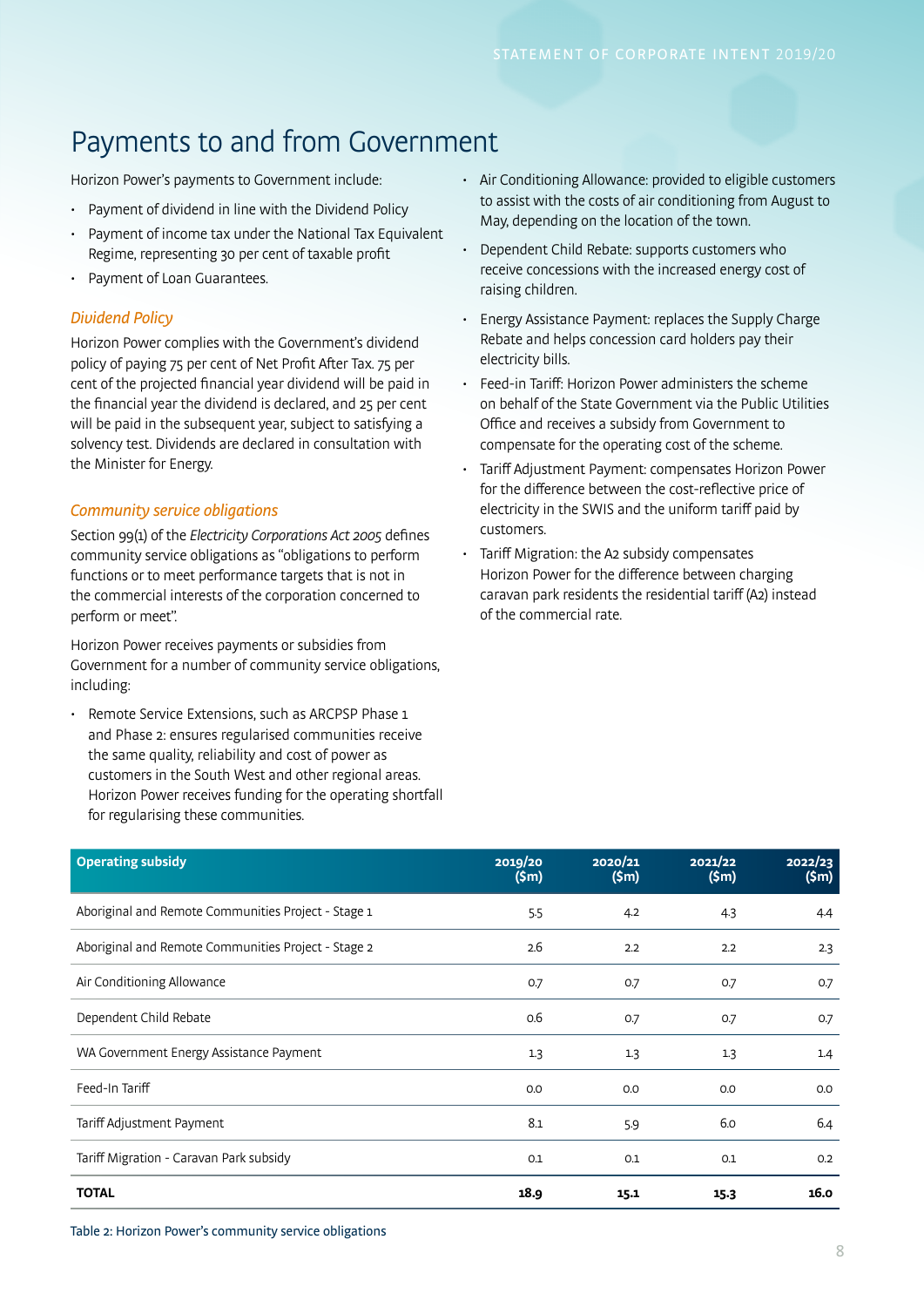## Appendix A: Business values and vision

Horizon Power will continue to focus on sustainable cost reduction, reliable and safe power supply, creating Enterprise Value in support of our vision.

Our Horizon Way, incorporated into our Code of Conduct, sets out our values that guide our decisions and behaviours and is foundational to driving a high performance culture aligned to our strategy and includes:

- Safety we look after each other and our communities
- Integrity we do the right thing and build trusted relationships
- Team we openly collaborate on solutions and achieve shared goals
- Customer we partner with customers to deliver improved and sustainable choices

Our strategy focuses on building leading capabilities in the deployment of microgrid technology, enabling access to distributed energy solutions, and creating enterprise value.

## Appendix B: Key Performance Indicators

Horizon Power has reassessed its key performance indicators and revised the targets in line with current financial constraints and corporate strategic objectives. They are shown in the table below.

| <b>Critical business outcomes</b>                                | 2018/19<br><b>YTD Actuals</b>             | 2019/20 | 2020/21 | 2021/22 | 2022/23 |  |
|------------------------------------------------------------------|-------------------------------------------|---------|---------|---------|---------|--|
| Safety - Minimise the risk of harm                               |                                           |         |         |         |         |  |
| Lost Time Injury frequency rate                                  | 1.3                                       | 0.0     | 0.0     | 0.0     | 0.0     |  |
| Total number of notifiable public safety<br>incidents            | 9.0                                       | 8.0     | 8.0     | 8.0     | 8.0     |  |
| Unassisted pole failure rate                                     | 0.8                                       | 1.0     | 1.0     | 1.0     | 1.0     |  |
| Value - Maximise long-term value                                 |                                           |         |         |         |         |  |
| Cost to supply unit cost (cents / kWh)                           | 34.5                                      | 35.7    | 36.1    | 37.0    | 38.2    |  |
| Return on assets (%)                                             | 5.9%                                      | 4.6%    | 4.4%    | 4.6%    | 4.3%    |  |
| NPAT (\$M)                                                       | 33.1                                      | 15.6    | 15.5    | 19.2    | 17.0    |  |
|                                                                  | Community - Be a high performing business |         |         |         |         |  |
| Customer satisfaction (%)                                        | 80.0                                      | 70.0    | 70.0    | 70.0    | 70.0    |  |
| Number of compliant systems                                      | 29/38                                     | 33/38   | 33/38   | 33/38   | 33/38   |  |
| System Average Interruption Duration Index -<br>SAIDI (Minutes)  | 193.9                                     | 290     | 290     | 290     | 290     |  |
| System Average Interruption Frequency Index<br>$-$ SAIFI         | 1.3                                       | 6.6     | 6.6     | 6.6     | 6.6     |  |
| Major project completion within +/- 5% of<br>approved budget (%) | 100.0                                     | 100.0   | 100.0   | 100.0   | 100.0   |  |

Table 3: Horizon Power's key performance indicators and targets (actuals current as of April 2019)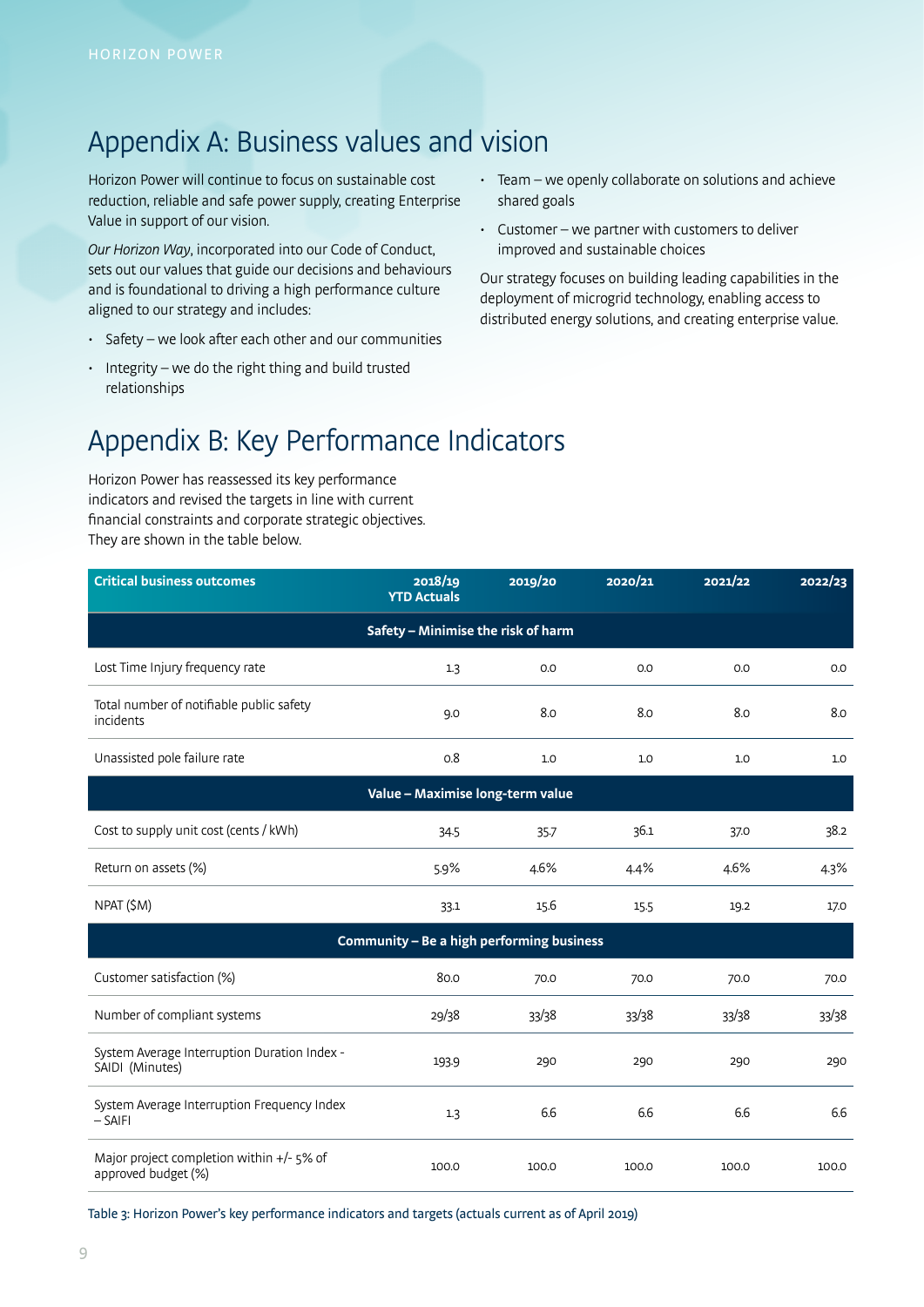### Definitions and assumptions behind the metrics are outlined in the table below.

| <b>Term</b>                                           | <b>Definition</b>                                                                                                                                                                                    | <b>Formula</b>                                                                                                                                                                                                                                                                                                                                                                                                                                                                                                                                                                                                                           | <b>Unit</b> |
|-------------------------------------------------------|------------------------------------------------------------------------------------------------------------------------------------------------------------------------------------------------------|------------------------------------------------------------------------------------------------------------------------------------------------------------------------------------------------------------------------------------------------------------------------------------------------------------------------------------------------------------------------------------------------------------------------------------------------------------------------------------------------------------------------------------------------------------------------------------------------------------------------------------------|-------------|
| Lost Time Injury<br>Frequency Rate (LTIFR)            | Lost Time Injury Frequency Rate is a formula to<br>provide the number of Lost Time Injuries to be<br>sustained, per one million hours worked, over a<br>given 12 month period.                       | The sum of LTI incidents sustained over the<br>given 12 month period, divided by the sum<br>of exposure hours worked over the 12 month<br>period, multiplied by one million.                                                                                                                                                                                                                                                                                                                                                                                                                                                             | #           |
| Notifiable public<br>safety incidents                 | A network operator must notify the Director<br>of any incident or event that is caused, or<br>significantly contributed to, by electricity and<br>that results in serious injury; or serious damage. | Serious damage means damage to private<br>property > \$5 000 in total; or damage to<br>a facility or property caused by a fire or<br>explosion or the value of the damage is<br>> \$50 000 in total. Serious injury means an<br>injury that is fatal or requires the victim<br>to be admitted to hospital.                                                                                                                                                                                                                                                                                                                               | #           |
| Unassisted pole failure                               | An unassisted pole failure:                                                                                                                                                                          | Number of pole failures divided by 10,000<br>over a 3 year rolling average.                                                                                                                                                                                                                                                                                                                                                                                                                                                                                                                                                              | #           |
|                                                       | 1) is not caused by customer installation, lightning,<br>vehicle, water ingress or vandalism;                                                                                                        |                                                                                                                                                                                                                                                                                                                                                                                                                                                                                                                                                                                                                                          |             |
|                                                       | 2) occurs when the pole failed under forces that<br>were less than its design specification.                                                                                                         |                                                                                                                                                                                                                                                                                                                                                                                                                                                                                                                                                                                                                                          |             |
| Cost to supply unit cost                              | All cost associated with Horizon Power's<br>customers divided by kilowatt hours sent out.                                                                                                            | Includes costs to provide energy to<br>customers, but specifically excludes business<br>development, finance lease adjustments and<br>interest expenses.                                                                                                                                                                                                                                                                                                                                                                                                                                                                                 | ¢/kWh       |
| Return on assets                                      | Return to investors for every dollar of assets under<br>the company's control.                                                                                                                       | Earnings before interest and tax (EBIT)<br>divided by total assets.                                                                                                                                                                                                                                                                                                                                                                                                                                                                                                                                                                      | %           |
| <b>NPAT</b>                                           | Net Profit After Tax                                                                                                                                                                                 | Does not exclude operating subsidies<br>including Government subsidies and subsidy<br>from the Tariff Equalisation Contribution<br>collected from SWIS customers. EBIT minus<br>finance charges, non-cash movements<br>and tax.                                                                                                                                                                                                                                                                                                                                                                                                          | \$M         |
| Customer survey rating                                | Customer satisfaction is measured by an annual<br>survey, undertaken by an external agency,<br>amalgamating customer perceptions of reliability,<br>service quality and product offering.            | Average measurement of survey response on<br>a scale of 1 to 7 (very poor, poor, somewhat<br>poor, neither good nor poor, somewhat good,<br>good and very good). Horizon Power's KPI<br>for customer satisfaction is a combination of<br>all positive responses i.e., %somewhat good<br>+ %good + %very good. Over the last five<br>years, overall customer satisfaction (across<br>residents, businesses and stakeholders)<br>has ranged between 77% and 83%. Based<br>on recent performance trend, customer<br>satisfaction scores of 80%-85% are classified<br>as high-performance, and a score of over<br>85% would be aspirational. | %           |
| Major project<br>completion within<br>approved budget | Percentage of government-approved projects<br>that have been completed within the approved<br>state budget.                                                                                          | Percentage of government-approved projects<br>that have been completed within the<br>approved state budget.                                                                                                                                                                                                                                                                                                                                                                                                                                                                                                                              | %           |

Table 4: Horizon Power's KPI definitions and metrics